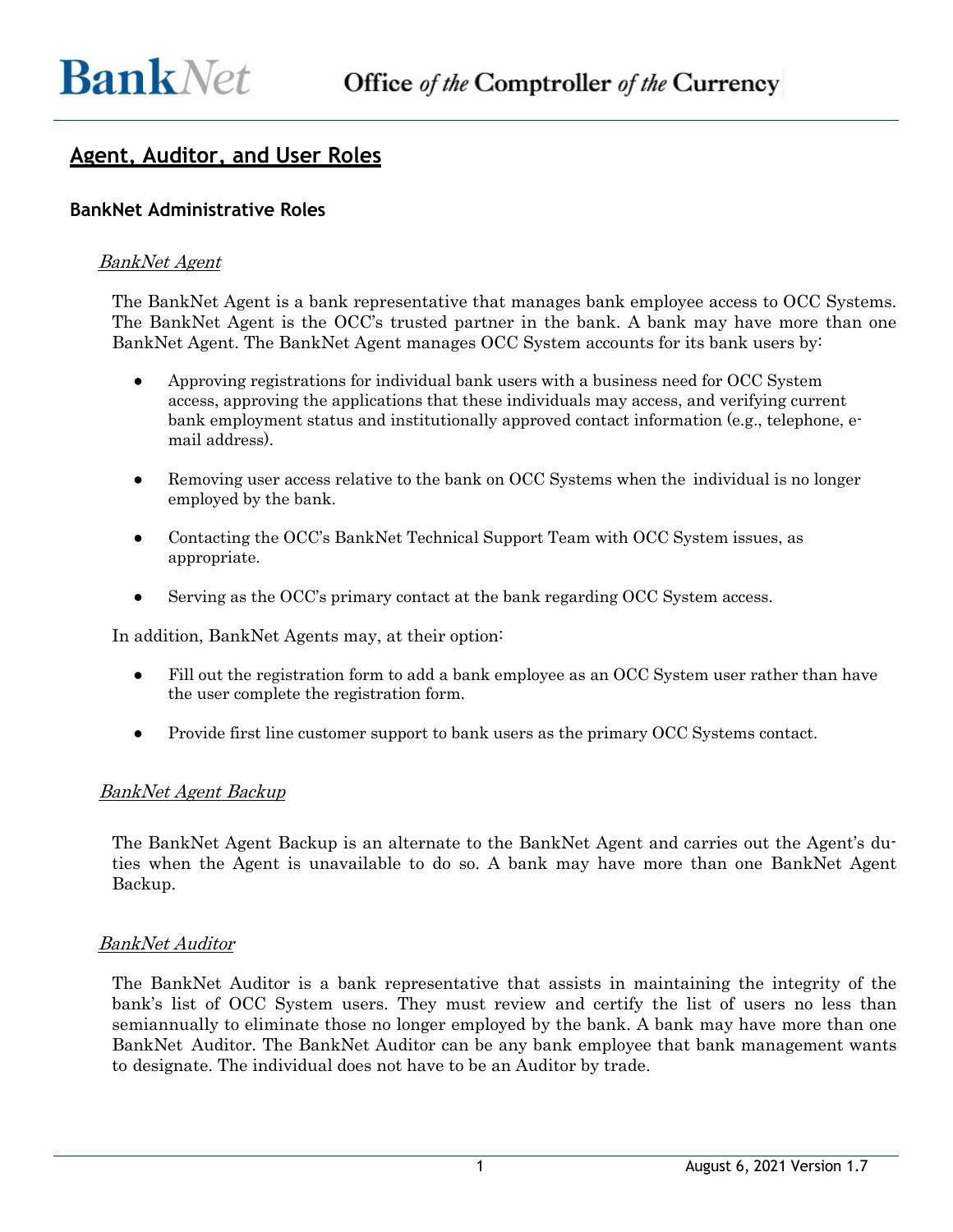# **BankNet Application User Roles**

## BankNet Application User

By default, all BankNet users that are bank employees automatically have access to content and applications from the list below.

Applications:

- Canary
- **LFT**
- Secure E-mail
- Stress Test Tools
- Regulatory Capital Calculator
- Annual Operating Subsidiary Online Reporting Tool
- Calendar of Events
- Ask OCC

Content:

- Banker Resources Page
- Quarterly Financial Reports
	- Call Report
	- Bank Holding Company Performance Report
	- Uniform Bank Performance Report (UBPR)

User's that are not bank employees will gain limited access to BankNet and will not see the applications and content available to bank employees. LFT will be the only available default application.

#### Assessment Admin

This access must be specifically requested and approved. Using the Assessment Tool, these users can enter and/or update assessment payment and contact information as well as view the semiannual assessment fees for their financial institution. Please note that the information these users can view and update includes the bank's routing and account numbers. Please insure this access is strictly limited to individuals that have the authority to view and update this information before granting this permission.

#### Assessment User

This access must be specifically requested and approved. Using the Assessment Tool, these users may only view information regarding their institution. Please note that the information these users can view includes the bank's routing and account numbers. Please ensure this access is **strictly** limited to individuals that have the authority to view this information before granting this permission.

#### CATS-Drafter

This access must be specifically requested and approved by the bank's BankNet Agent. Using CATS these users may electronically draft a licensing or public welfare investment application or notice to the OCC. This role should be limited to people in the institution or its organization that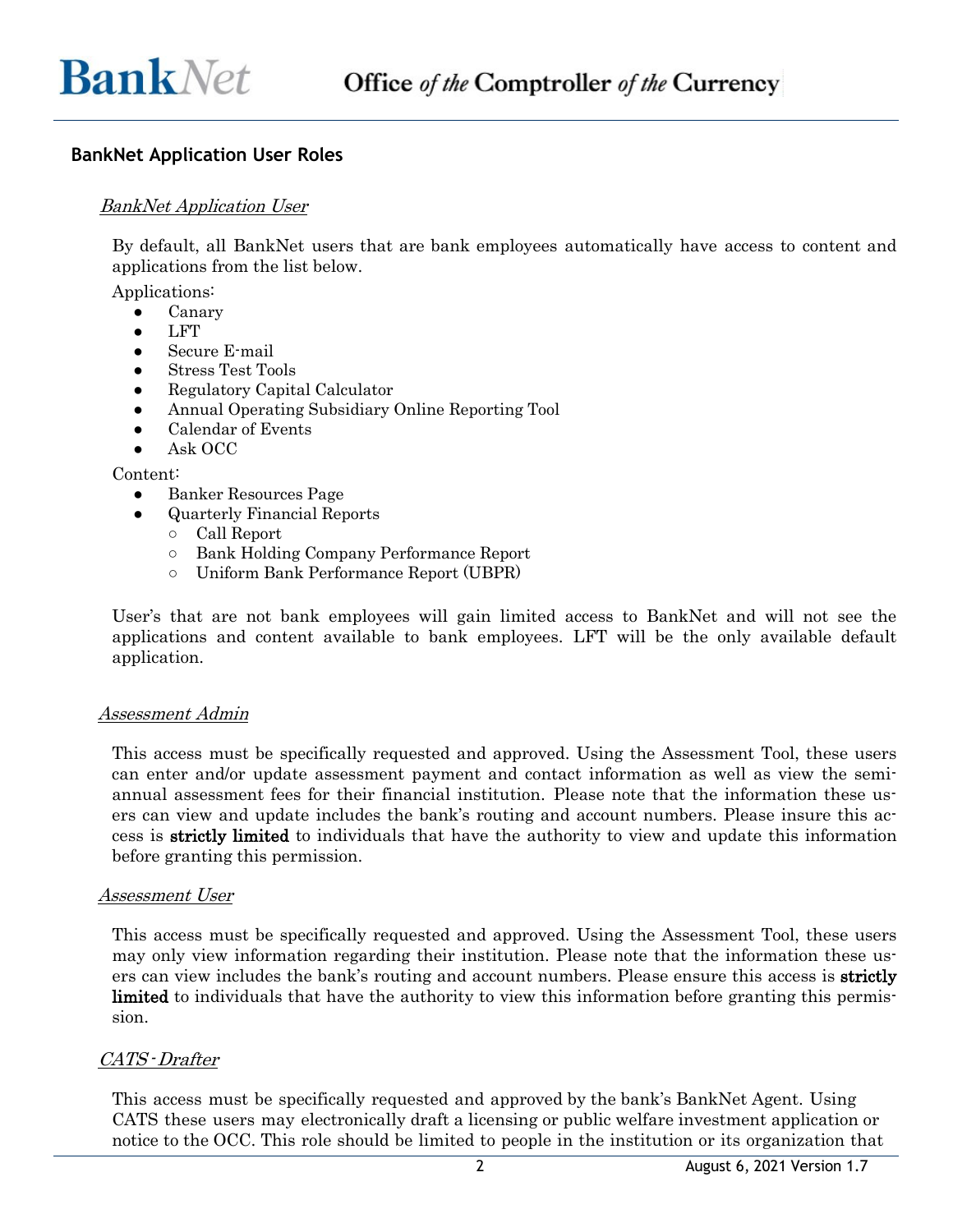have the authority to perform these functions.

## CATS-Submitter

This access must be specifically requested and approved by the bank's BankNet Agent. Using CATS these users may electronically draft, sign, and submit a licensing or public welfare investment application or notice to the OCC. This role should be limited to people in the institution or its organization that have the authority to perform these functions.

## CATS–Super User

This access must be specifically requested and approved by the bank's BankNet Agent. Using CATS these users may electronically draft, sign, and submit a licensing or public welfare investment application or notice to the OCC. Also, this role may view any application previously drafted or submitted by any user on behalf of the bank. For this reason, this role **should be strictly limited** to people in the institution or its organization that have the authority to perform these functions.

## CATS–New Institution

This access is only for External Attorneys, External Consultants or Unaffiliated Individuals. Access must be specifically requested and approved by the Licensing Agent. Using CATS these users may electronically submit a New OCC Institution application and associated filings to the OCC. This role should be limited to users that have the authority to perform these functions.

## CATS–CIBC

This access is only for External Attorneys, External Consultants or Unaffiliated Individuals. Access must be specifically requested and approved by the Licensing Agent. Using CATS these users may electronically submit a Change in Bank Control (CIBC) application and associated filings to the OCC. This role should be limited to users that have the authority to perform these functions.

## CATS–New/CIBC

This access is only for External Attorneys, External Consultants or Unaffiliated Individuals. Access must be specifically requested and approved by the Licensing Agent. Using CATS these users may electronically submit a New OCC Institution and/or Change in Bank Control (CIBC) application and associated filings to the OCC. This role should be limited to users that have the authority to perform these functions.

## CustomerAssistanceGroup(CAG)User

This access must be specifically requested and approved. Using the CAGNet Application these users may electronically process consumer complaints and use the reporting feature to extract complaint data.

## MoneyLaunderingRiskSystem(MLR)

This access must be specifically requested and approved. Using the MLR Application these users may electronically submit their MLR data for the year and use the reporting feature to extract last